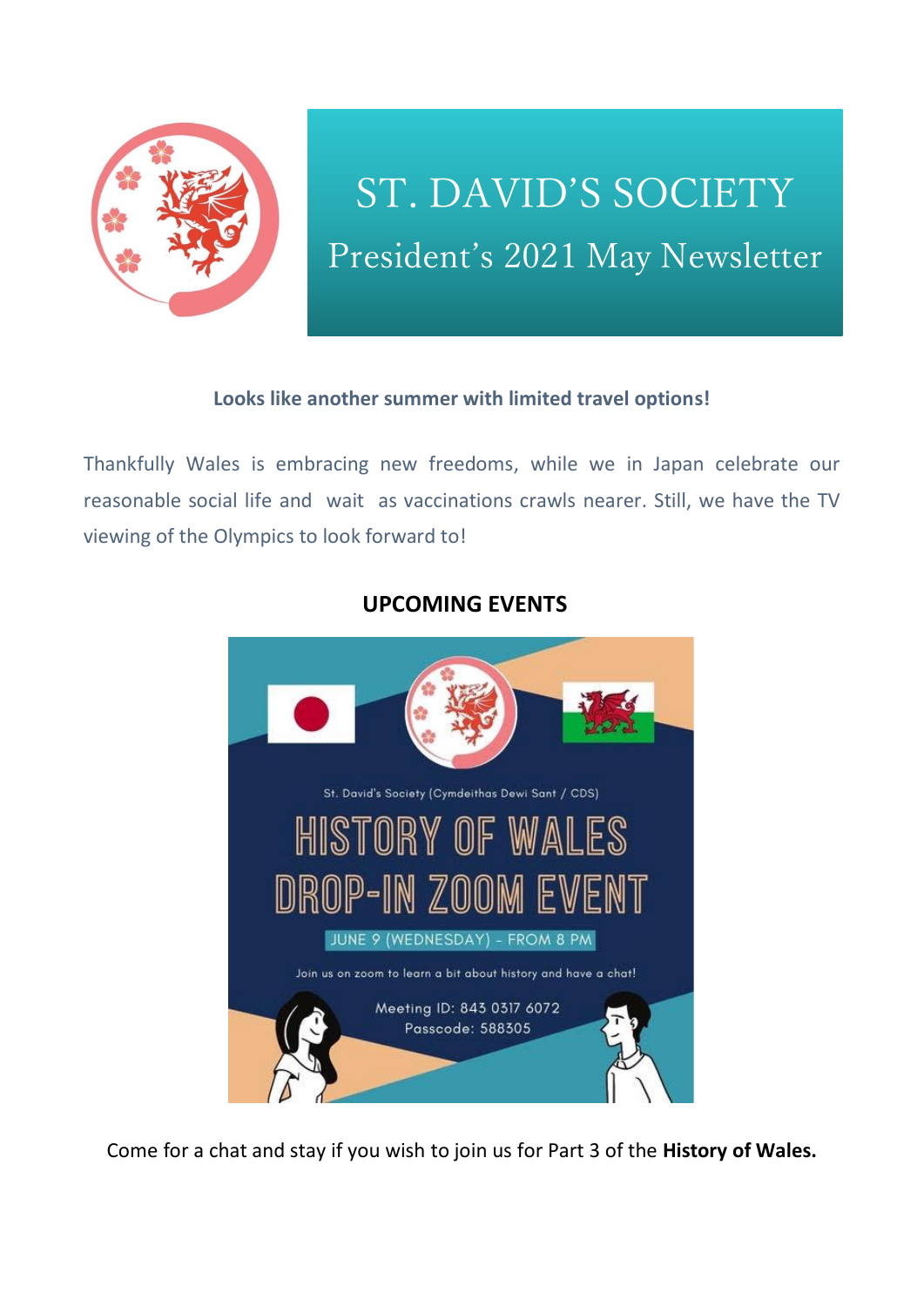The St David's Society team has joined two of Tokyo's most popular Online Pub Quizzes, **TELL and FootNiK** (both are for charity). They are fun, you can learn a lot and make new friends! Not surprisingly we are called the **Red Dragons** (thanks to Chris Barnet). We seem to be doing well finishing 2<sup>nd</sup> and 3<sup>rd</sup> quiz.

The next quiz dates will be:

- 1. TELL (Tokyo English Lifeline) June  $2<sup>nd</sup> JST 8 pm$ . Overseas friends can join in and if you have 4/5 people you can create your own Welsh team!
- 2. FooTNiK Pub Tuesday June  $11<sup>th</sup>$  8 pm. Again, overseas friends can join!

Don't forget our member Jane Best Cook's **REI** (Refugees International) **Beer Bluff Event.**



# **GREAT BEER BLUFF**

# Saturday 5 June 2021 from 14.00

Can you taste the secret ingredient in the beer? Our esteemed panel of three will try to convince you their story is the correct one. It's a matter of truths and lies!

Join us at Hyappa Brews in Gamagori, Aichi or online

- Participants will receive 6 beers courtesy of Hyappa Brews - 3 for each round of the Beer Bluff
- Auction of the Great Hyappa Brews BruBQ
- Participants can order pies from Swan & Lion at 25% discount
- Reservations by 1 June: https://rei-npo.org/en/fundraising/great-beer-bluff/
- Minimum donation requested: ¥5,000





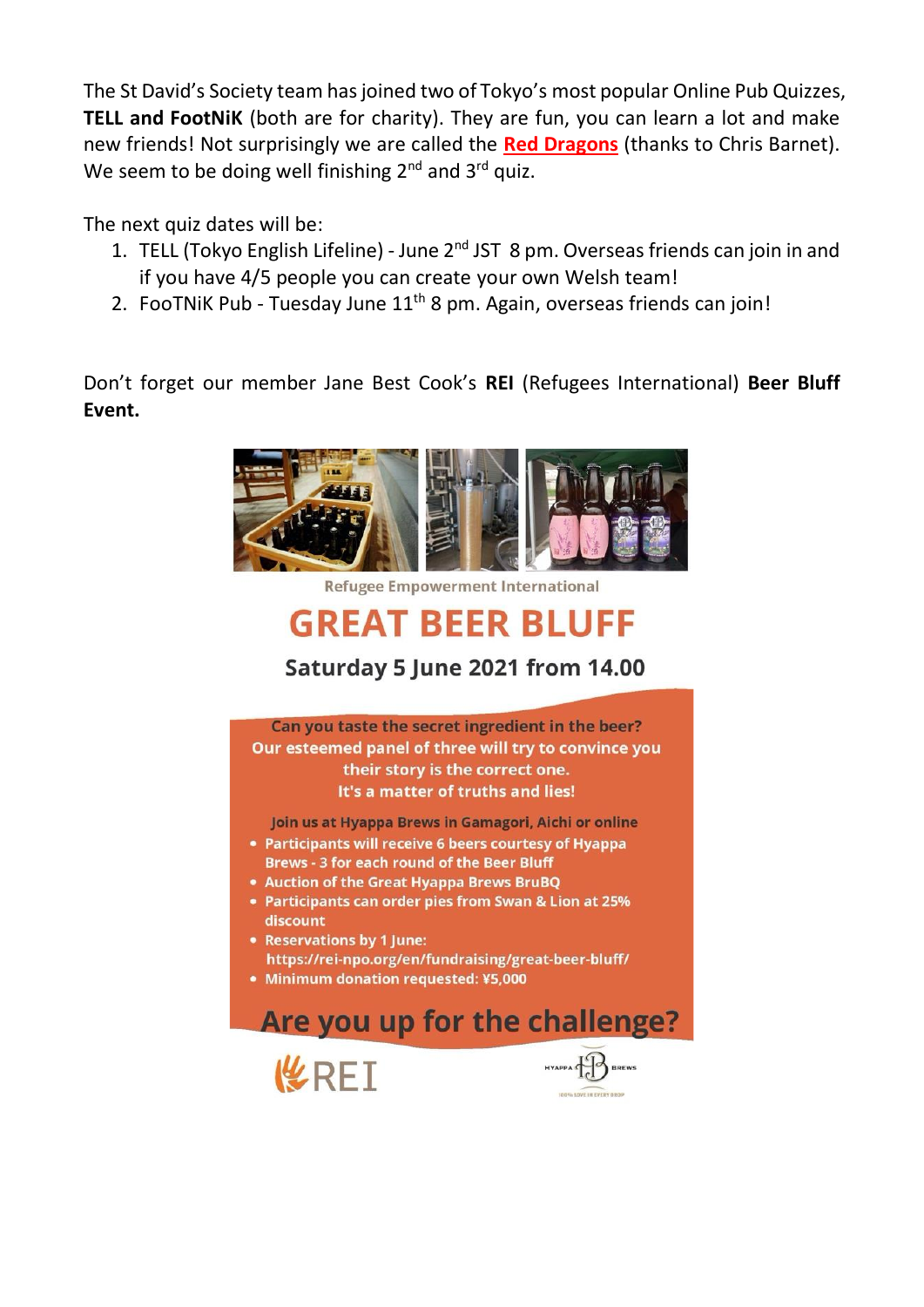#### **INTERESTING BITS AND PIECES AND NEWS FROM HOME!**

1. Boys Out Loud teach Welsh Hymns to Japanese students.



<https://www.bbc.com/news/av/uk-wales-56937008>

2. We had our elections I hope your vote counted



3. Riots in Swansea <https://www.bbc.com/news/uk-wales-57197466>

4. Wales come third in world and first in the UK for re cycling. <https://www.bbc.com/news/uk-wales-56851025>

Do not go gentle into that good night: Dylan as part of the Thomas Season Enjoy these two versions. I wonder which you will prefer?

## **Version 1.**

<https://www.youtube.com/watch?v=zbHjyMJsCqA> **Version 2.** Michael Sheen performs [https://www.youtube.com/watch?v=w-sM](https://www.youtube.com/watch?v=w-sM-t1KI_Y&list=RDCMUCUDq1XzCY0NIOYVJvEMQjqw&start_radio=1&rv=w-sM-t1KI_Y&t=0)[t1KI\\_Y&list=RDCMUCUDq1XzCY0NIOYVJvEMQjqw&start\\_radio=1&rv=w-sM-t1KI\\_Y&t=0](https://www.youtube.com/watch?v=w-sM-t1KI_Y&list=RDCMUCUDq1XzCY0NIOYVJvEMQjqw&start_radio=1&rv=w-sM-t1KI_Y&t=0)

Catharine Nagashima sent this is about her family connection to Dylan "Her father Richard Huws met young Dylan at a Welsh-patronized pub on one of his first trips up to London and invited him to stay overnight at the flat he shared with his wife Edrica, Catharine's mother. It was the first of many stays".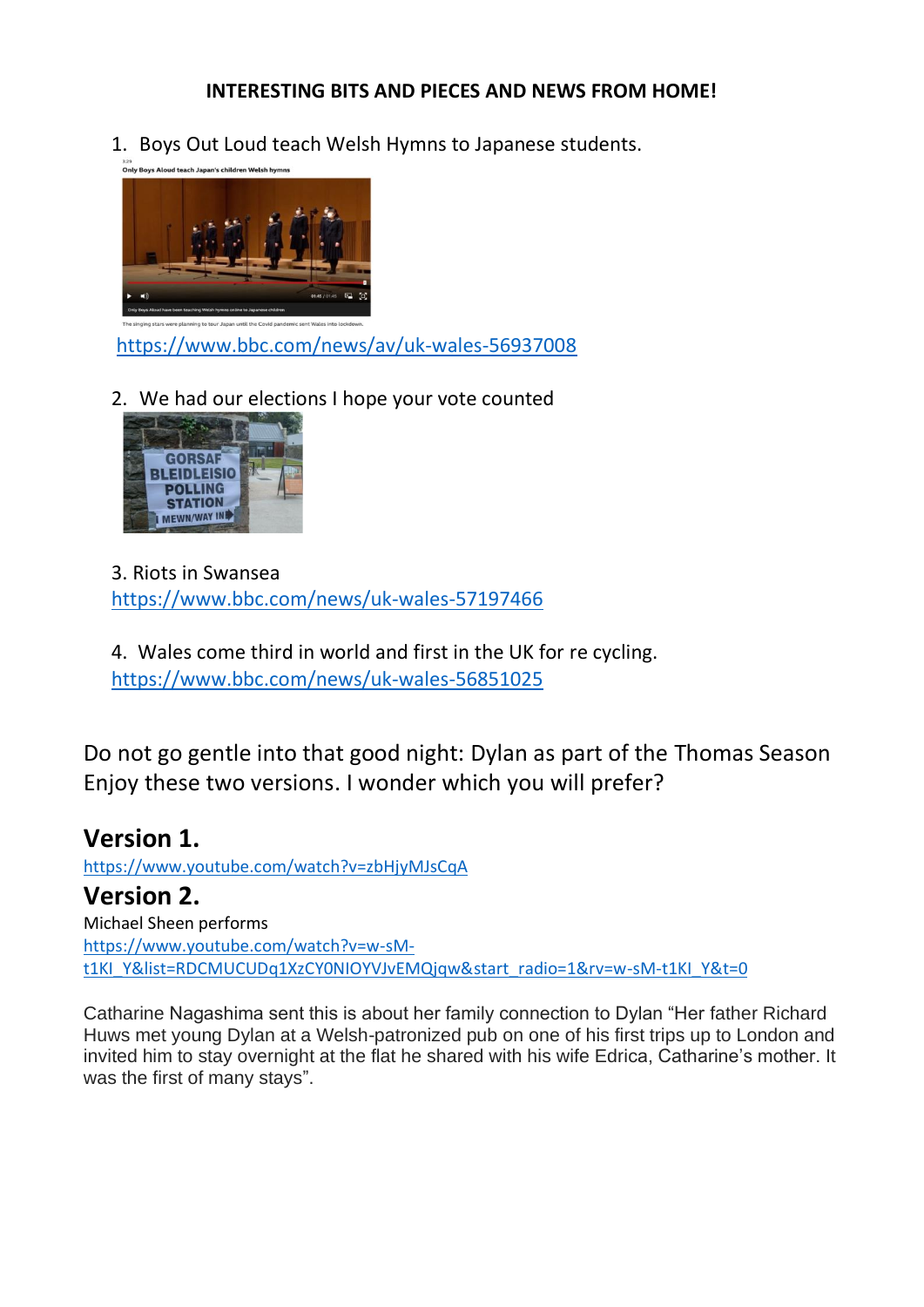For more entertainment if you missed the Lockdown TV sensation of STAGED **Watch** 

Michel Sheen and David Tennent in **Staged**. The series has references to Wales as Michel is filming from there. A popular must for the lockdown experience. [https://www.youtube.com/watch?v=HNvre0lsvvI&list=PLU31BoFkLXR6ZH\\_pX6ICm0jf](https://www.youtube.com/watch?v=HNvre0lsvvI&list=PLU31BoFkLXR6ZH_pX6ICm0jfZL7eTVNQ5) [ZL7eTVNQ5](https://www.youtube.com/watch?v=HNvre0lsvvI&list=PLU31BoFkLXR6ZH_pX6ICm0jfZL7eTVNQ5)

The British Chamber of Commerce Magazine Akumen included this photo of Cindy as part of their write up of our St David's 40<sup>th</sup> Anniversary celebration.



Please be sure to check out our Facebook page and group! <https://www.facebook.com/StDavidsSocietyJapan> <https://www.facebook.com/groups/welshinjapan>

*(continues on next page)*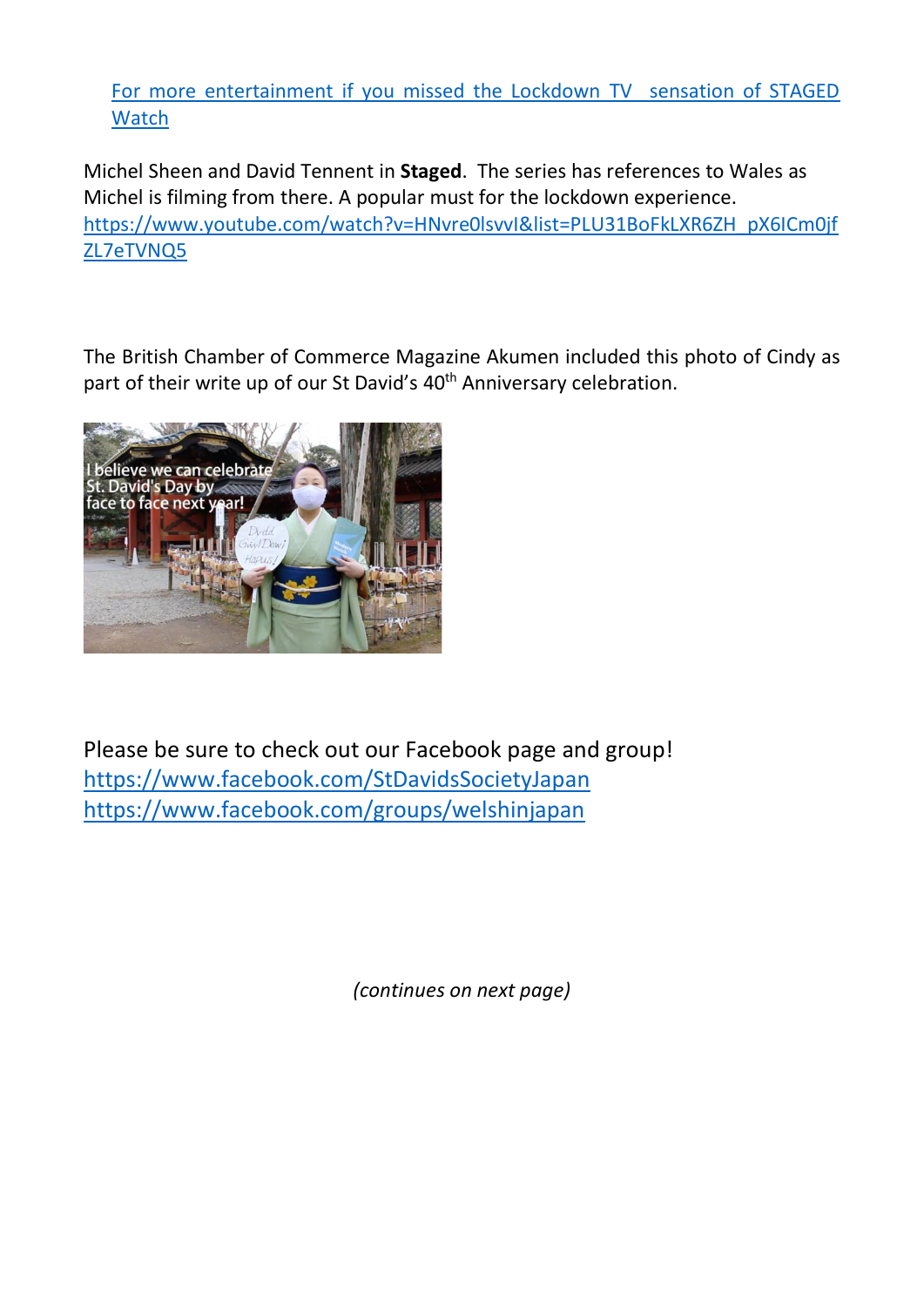#### **FINALLY, A SPECIAL MESSAGE FROM WALES**



Neges Heddwch ac Ewyllys Da yr Urdd **Urdd Peace and Goodwill Message** 



**Urdd'<sup>s</sup> Peace and Goodwill Message— Equality for Women and Girls**

Women'<sup>s</sup> rights are human rights Human rights are women'<sup>s</sup> rights We can'<sup>t</sup> save the world until the world is equal

This is more than <sup>a</sup> hashtag.

Let'<sup>s</sup> re-think our words and replace negative with positive Not bossy but self-confident Not blunt but independent n Not emotio al but powerful Not stubborn but successful

We are the young people of Wales standing with our sisters around the world.

Coronavirus has stopped the clock. Let'<sup>s</sup> use the new normal to create <sup>a</sup> better future. A future where every girl is educated. A future of confident women. An equal future for all, in countryside and cities, from east to west.

We are today'<sup>s</sup> students and pupils. We are tomorrow'<sup>s</sup> leaders and pioneers. Together, we'll smash the glass ceiling,